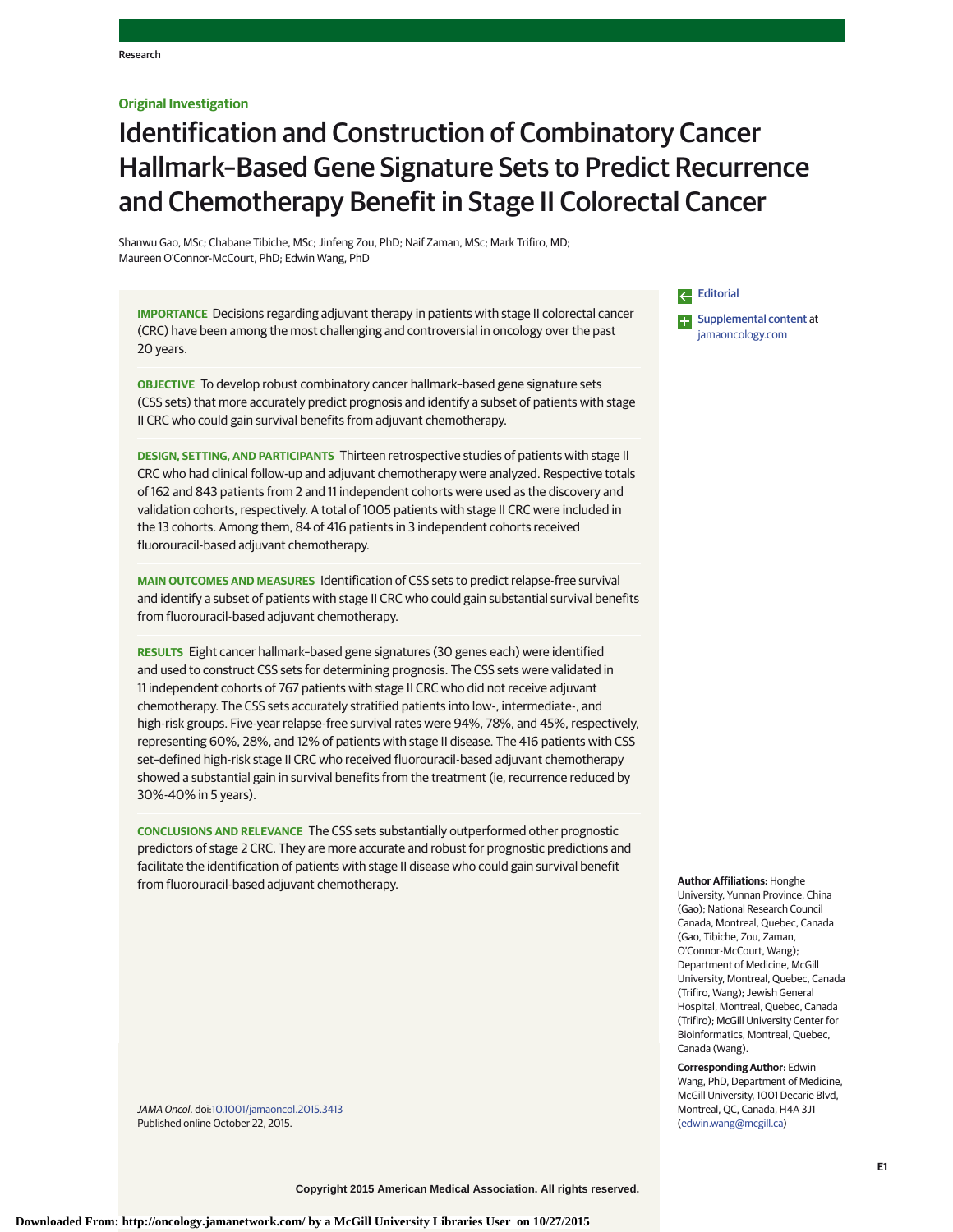**Exercisions regarding adjuvant therapy (ie, chemo-**<br>therapy given after surgery to reduce the risk of can-<br>cer recurrence) in patients with stage II colorectal<br>cancer (CPC) have been among the most challenging<sup>1-5</sup> and therapy given after surgery to reduce the risk of cancancer (CRC) have been among the most challenging<sup>1-5</sup> and controversial in oncology over the past 20 years. Moreover, professional clinical organizations disagree about the clinical guidelines for stage II disease. The Scottish Intercollegiate Guidelines Network does not favor adjuvant therapy<sup>6</sup>; the American Society of Clinical Oncology suggests that adjuvant chemotherapy should be considered<sup>7</sup>; and the National Cooperative Cancer Network recommends that adjuvant therapy can be applied for patients with stage II disease and high-risk features.<sup>8</sup> However, there have thus far been no solid clinicopathologic features or biomarkers for identifying highrisk patients with stage II disease who could benefit from adjuvant therapy. As a result, patients and physicians are often uncomfortable forgoing adjuvant therapy.<sup>1</sup>

Despite numerous clinical trials and meta-analyses, there is no solid evidence showing that chemotherapy given after surgery for stage II CRC improves survival; therefore, the benefit of adjuvant chemotherapy for patients with stage II disease remains a matter of debate.<sup>1,9,10</sup> In an effort to clarify the benefit associated with adjuvant therapy in stage II disease, O'Connor et al<sup>11</sup> analyzed data from nearly 25 000 patients with stage II disease in the Surveillance, Epidemiology, End Results and Medicare registry database and concluded that there was no difference in 5-year survival between those who received postoperative chemotherapy and those who did not. They further showed that clinicopathologic features alone are not a sufficient basis for patient treatment selection; this result has been demonstrated in many other studies of patients with stage II cancer.<sup>1-5</sup>

Over the past decade, extensive efforts have been made to identify prognostic gene signatures for patients with stage II disease using gene expression profiles. However, most of the gene signatures are not robust (ie, a gene signature loses its predictive power for a given independent patient cohort).<sup>12,13</sup> For example, Park et al<sup>13</sup> tested 5 popular genomic predictors for CRC prognosis using 2 independent cohorts and found that only 2 of them showed robust performance. Although the predictions of the Oncotype DX Colon Cancer test (hereafter "Oncotype DX")<sup>14</sup> and ColoPrint (Agendia BV)<sup>15,16</sup> are reproducible, they are not predictive of adjuvant treatment benefits for patients with stage II disease. This conclusion is further supported by independent validation studies of several thousand patients with stage II disease.<sup>14-19</sup> So far, none of the gene signatures has been able to predict which patients with stage II disease could benefit from adjuvant therapy or to assist in guiding treatment decisions, a primary goal of personalized medicine in oncology.

In the present study, we modified our research group's previously developed Multiple Survival Screening (MSS) algorithm,<sup>12</sup> which is able to identify cancer hallmark-based gene signatures, by constructing combinatory cancer hallmark based gene expression signature sets (CSS sets) for accurately predicting the prognosis of patients with stage II disease. We showed that CSS sets successfully predicted the recurrence and adjuvant therapeutic benefits in patients with

#### **At a Glance**

- No biomarkers have been able to accurately predict which patients with stage II colorectal cancer (CRC) would gain benefits from adjuvant therapy and thus guide treatment decisions.
- We identified and validated combinatory cancer hallmark–based gene signature sets (CSS sets) for accurately determining prognosis and adjuvant chemotherapy benefits in about 1000 patients with stage II CRC from 13 independent cohorts.
- The CSS sets were used to stratify patients with stage II CRC into low-, intermediate-, and high-risk groups with 5-year relapse-free survival rates of 94%, 78%, and 45%, respectively.
- The CSS set–defined patients with high-risk stage II CRC gained significant survival benefits from fluorouracil adjuvant chemotherapy (ie, reduced recurrence by 30%-40% in 5 years;  $P = 0.04$
- The CSS set–defined patients with low-risk and intermediate-risk stage II CRC did not gain survival benefits, but instead experienced shorter survival after fluorouracil adjuvant chemotherapy ( $P = .04$  and  $P = .003$ , respectively).

stage II disease. To our knowledge, this is the first study to show that patients with gene expression signature–defined highrisk stage II CRC could achieve significant survival benefits through adjuvant therapy. These results shed light on the controversial issue for stage II CRC treatment, which has been debated for more than 20 years. The CSS sets could be useful for making treatment decisions for patients with stage II disease.

## **Methods**

#### Patients and Tumor Samples

More than 1000 clinically annotated stage II CRC tumor samples from 13 independent cohorts<sup>20-30</sup> were used for our analysis: Gene Expression Omnibus (GEO) microarray data repository Nos. GSE37892, GSE17538, GSE14333, GSE33113, GSE39582, GSE21510, GSE26906, GSE27854, GSE12945, GSE41258, GSE16125, GSE24551, and GSE12032 [\(http://www](http://www.ncbi.nlm.nih.gov/geo/) [.ncbi.nlm.nih.gov/geo/\).](http://www.ncbi.nlm.nih.gov/geo/)These samples were discovered by extensively searching microarray databases and were chosen for analysis based on the availability of clinically annotated data (minimum inclusion criteria, information on either recurrence/ metastasis or overall survival). Clinical and pathologic data and molecular features were extracted from the GEO data sets and associated publications.20-30 All patients who provided the tumor samples were monitored for either relapse (distant metastases or locoregional recurrence) or overall survival (median follow-up times, 63.5 months for the training set and 53.0 months for the validation set) (see eTables 1 through 16 in the [Supplement\)](http://jama.jamanetwork.com/article.aspx?doi=10.1001/jamaoncol.2015.3413&utm_campaign=articlePDF%26utm_medium=articlePDFlink%26utm_source=articlePDF%26utm_content=jamaoncol.2015.3413).

Among the GEO groups, GSE14333, GSE39582, and GSE17538 contained the samples of patients who had received adjuvant chemotherapy. Adjuvant chemotherapy information for GSE17538 has been updated in GSE29623.<sup>31</sup> Fluorouracil-based adjuvant chemotherapy (fluorouracil as a key component, single-agent fluorouracil, fluorouracil and oxaliplatin, fluorouracil and folic acid, or fluorouracil and others) had been administered to the patients of 3 independent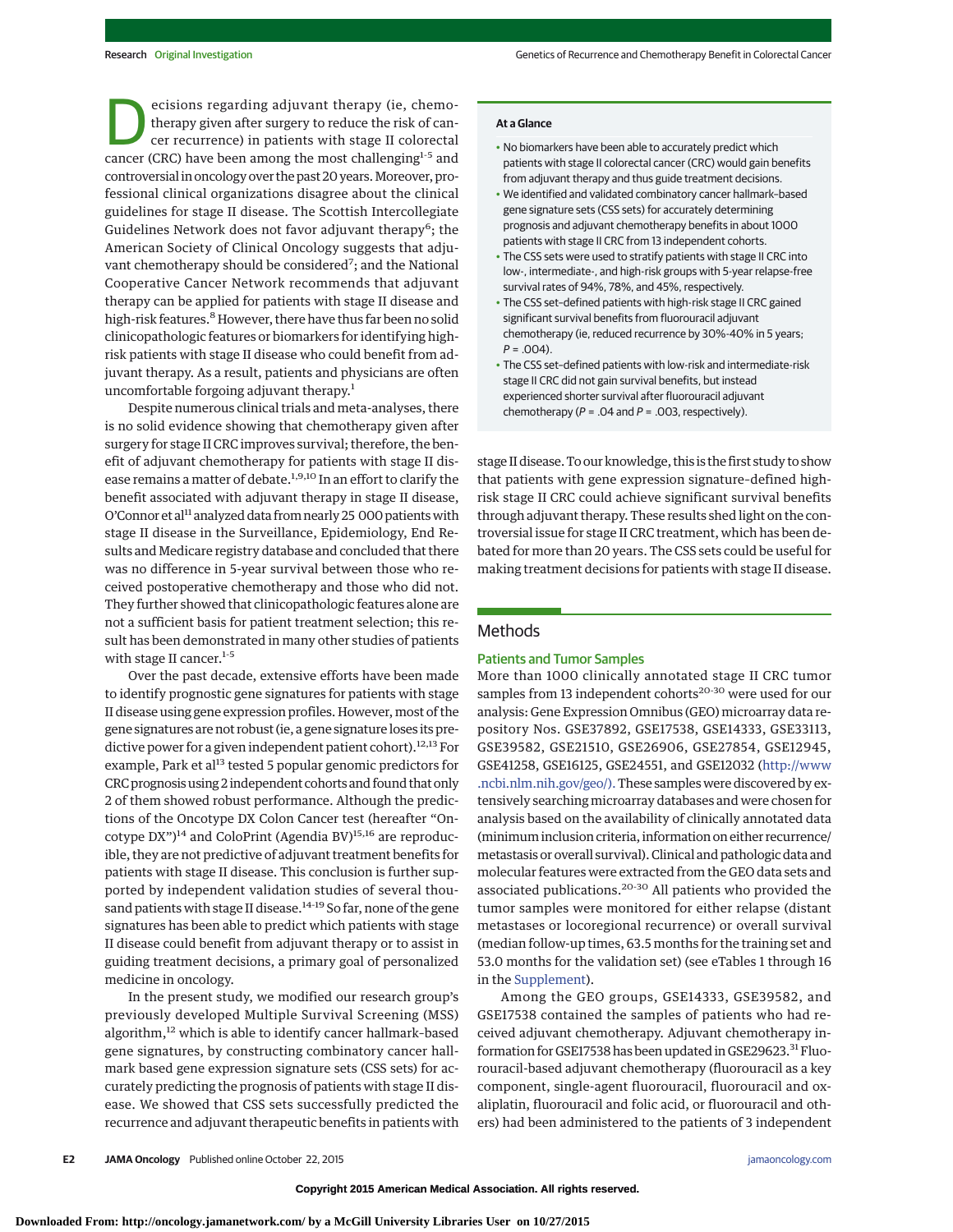cohorts: GSE14333, GSE37892 and GSE17538. Four microarray platforms were used by these cohorts (Affymetrix HG-U133, Affymetrix HG-133A, Affymetrix Human Exon 1.0, and Hitachisoft AceGene Human Oligo Chip). Data processing and normalization techniques are detailed in eMethods in the [Supplement.](http://jama.jamanetwork.com/article.aspx?doi=10.1001/jamaoncol.2015.3413&utm_campaign=articlePDF%26utm_medium=articlePDFlink%26utm_source=articlePDF%26utm_content=jamaoncol.2015.3413)

Samples (n = 162) from 2 independent training cohorts (GSE37892 and GSE33113) were used for identifying cancer hallmark–based gene signatures and constructing CSS sets. Stage II CRC samples ( $n = 767$ ) of the patients who did not receive adjuvant chemotherapy in 11 independent cohorts were used for the validation of the CSS sets. Stage II CRC samples ( $n = 416$ ) of the patients who received adjuvant chemotherapy in 3 independent cohorts were used to examine the survival benefits of fluorouracil-based adjuvant chemotherapy in the highrisk group identified by the CSS sets.

#### Generating Cancer Hallmark–Based Gene Signatures

To generate the cancer hallmark–based gene signatures from the training set, we followed the procedures of our group's previously developed MSS algorithm<sup>12</sup> using the stage II CRC samples from 2 independent training cohorts (GSE37892 and GSE33113). The pseudocode of the algorithm is provided in eMethods in the [Supplement.](http://jama.jamanetwork.com/article.aspx?doi=10.1001/jamaoncol.2015.3413&utm_campaign=articlePDF%26utm_medium=articlePDFlink%26utm_source=articlePDF%26utm_content=jamaoncol.2015.3413)

## Determining Prognosis From New Samples or Drug-Treated Samples Using the CSS Sets

The procedure for construction of the CSS sets using cancer hallmark–based gene signatures is provided in eMethods in the [Supplement.](http://jama.jamanetwork.com/article.aspx?doi=10.1001/jamaoncol.2015.3413&utm_campaign=articlePDF%26utm_medium=articlePDFlink%26utm_source=articlePDF%26utm_content=jamaoncol.2015.3413) The prediction procedure is similar to the leave-1-out cross-validation procedure (eMethods in the [Supple](http://jama.jamanetwork.com/article.aspx?doi=10.1001/jamaoncol.2015.3413&utm_campaign=articlePDF%26utm_medium=articlePDFlink%26utm_source=articlePDF%26utm_content=jamaoncol.2015.3413)[ment\)](http://jama.jamanetwork.com/article.aspx?doi=10.1001/jamaoncol.2015.3413&utm_campaign=articlePDF%26utm_medium=articlePDFlink%26utm_source=articlePDF%26utm_content=jamaoncol.2015.3413) except that we only used the untreated samples to construct centroids for gene signatures. Briefly, the nearestshrunken-centroid method was used to calculate "average" feature vectors,  $V_{low}$  and  $V_{high}$  for the low-risk and high-risk tumor samples, respectively, from each gene signature of the samples (stage I and II together) that had not been treated with drugs. For a drug-treated stage II sample, we extracted its feature vectors from each gene signature using the sample's gene expression profile. Using the Pearson correlation coefficients between the sample's feature vectors and  $V_{low}$  and  $V_{high}$  as well as the signature-predicting rules used in the leave-1-out crossvalidation procedure, we then assigned the samples to high-, intermediate-, or low-risk groups.

For a given new stage II sample that had been preferably profiled using Affymetrix arrays, we meta-normalized it with a reference data set (eg, GSE17538, GSE37892, GSE14333). The same prediction procedure would be applied to predict the new sample.

#### Statistical Analysis

Statistical significance of the prognostic groups (ie, high-, intermediate-, or low-risk groups defined by CSS sets) was determined using Kaplan-Meier survival plots. A prognostically significant result was defined by log-rank *P* < .05. Prognostic significance of clinicopathologic factors and molecular features (ie,mutation status of*BRAF*,*APC*,*TP53*, and*KRAS*ormismatch repair status) were performed with the use of the Cox

proportional hazards regression model. *P* values were based on likelihood ratio tests. All the analyses were performed using the statistical R packages.

#### Results

#### Inadequacy of Single Gene Signatures

In this study, we extensively collected 13 public microarray data sets containing more than 1000 stage II CRC samples containing clinical follow-up information. To identify predictive gene signatures for patients with stage II disease, we ran the MSS algorithm,<sup>12</sup> designed to identify robust cancer biomarkers by focusing on cancer hallmark–associated genes. In choosing a training set, we had several considerations. (1) The clinical information should include time to recurrence. (2) Among the 13 collected data sets, 8 sets used the Affymetrix HG-U133 array platform, and so to facilitate validation studies, we preferred to take training sets that used this array platform. (3) To test gene signatures for predicting adjuvant treatment benefits, we excluded the data sets that contained drug-treated samples as training sets.

Adhering to these criteria, we randomly selected GSE37892 as a training set. We took stage II samples  $(n = 73)$  from GSE37892 and ran MSS to first perform a survival test for each gene and then group the survival-significant genes (*P* < .05) based on cancer hallmark–associated Gene Ontology (GO) terms (eg, cell cycle, apoptosis; see eTable 17 in the [Supplement\)](http://jama.jamanetwork.com/article.aspx?doi=10.1001/jamaoncol.2015.3413&utm_campaign=articlePDF%26utm_medium=articlePDFlink%26utm_source=articlePDF%26utm_content=jamaoncol.2015.3413).12,32-35 The procedure is detailed in eMethods in the [Supplement.](http://jama.jamanetwork.com/article.aspx?doi=10.1001/jamaoncol.2015.3413&utm_campaign=articlePDF%26utm_medium=articlePDFlink%26utm_source=articlePDF%26utm_content=jamaoncol.2015.3413) Briefly, for a cancer hallmark GO-defined gene group, we focused on 60 to 100 modulated genes between recurred and nonrecurred samples. From the training set, we generated 36 random data sets by randomly picking up 70% of the original training samples.

Meanwhile, we generated 1 million random gene sets (30 genes per set) by randomly picking from the GO-defined genes. From 1 million random gene sets, we collected 1000 to 5000 random gene sets that could distinguish low- from high-risk groups (*P* < .05) across more than 90% of the 36 random data sets for a cancer hallmark GO-defined-gene group (*P* < .005). We then used MSS to identify a set of genes as a gene signature (eMethods in the [Supplement\)](http://jama.jamanetwork.com/article.aspx?doi=10.1001/jamaoncol.2015.3413&utm_campaign=articlePDF%26utm_medium=articlePDFlink%26utm_source=articlePDF%26utm_content=jamaoncol.2015.3413). To identify more gene signatures, we extended these procedures to run all of the samples (73 and 57 samples are stage II and III, respectively) from GSE37892.

In total, 8 cancer hallmark gene signatures were identified (eTable 18 in the [Supplement\)](http://jama.jamanetwork.com/article.aspx?doi=10.1001/jamaoncol.2015.3413&utm_campaign=articlePDF%26utm_medium=articlePDFlink%26utm_source=articlePDF%26utm_content=jamaoncol.2015.3413). We used leave-1-out crossvalidation (eMethods in the [Supplement\)](http://jama.jamanetwork.com/article.aspx?doi=10.1001/jamaoncol.2015.3413&utm_campaign=articlePDF%26utm_medium=articlePDFlink%26utm_source=articlePDF%26utm_content=jamaoncol.2015.3413) to test these gene signatures in 12 other independent patient cohorts of patientswith stage II disease and found that they predicted prognosis but failed to predict adjuvant treatment benefits. These results prompted us to think about a new strategy of cancer biomarker discovery.

## Improved Prediction of Adjuvant Treatment Effect Using CSS Sets

Cancer traits (eg, cancer recurrence, metastasis) are complex on least at 2 levels: (1) for a given sample, several biological pro-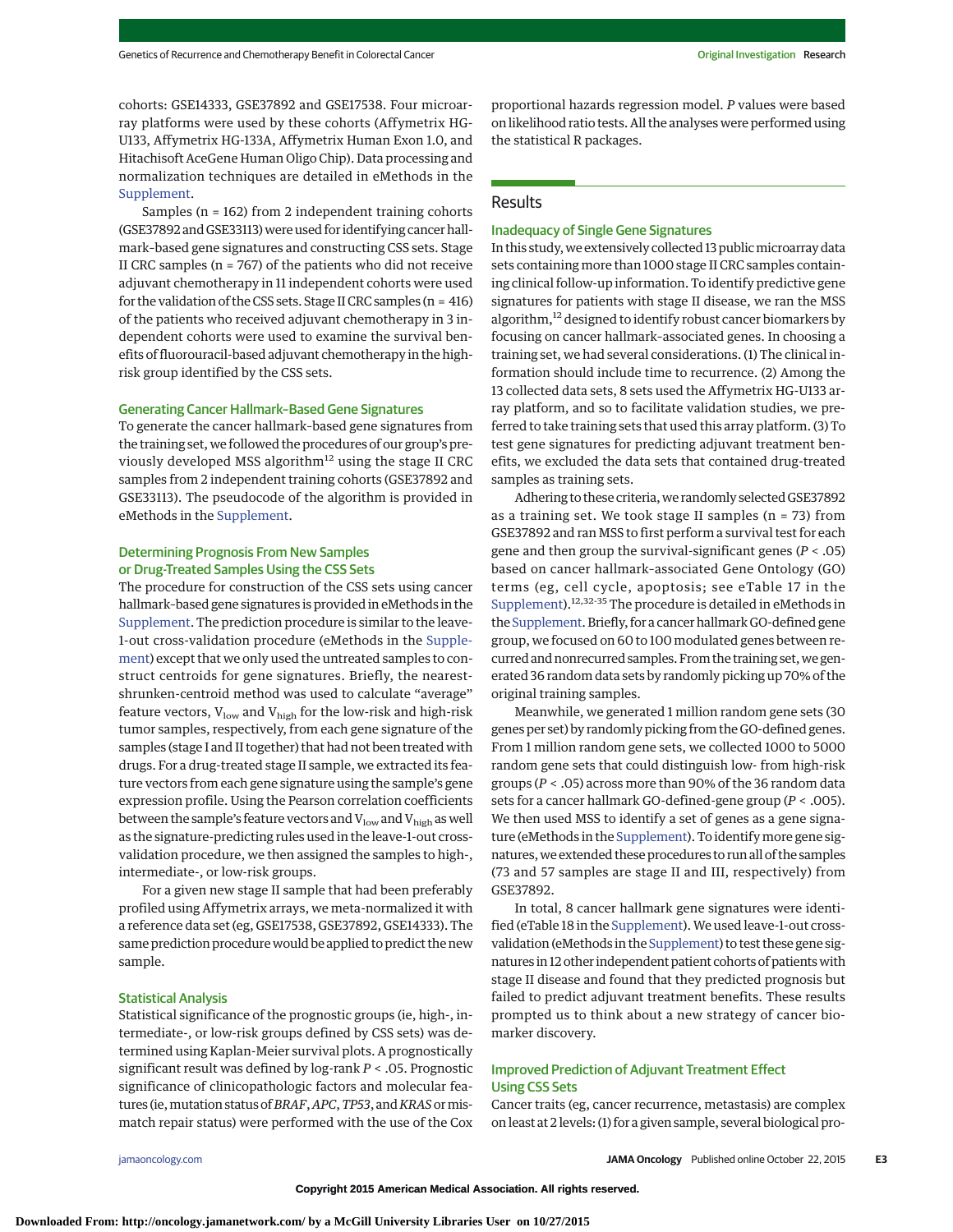#### Figure 1. Overview of the Combinatory Cancer Hallmark–Based Gene Signature Set Approach



Tumor recurrence (ie, a cancer hallmark trait) can be represented by a metastasis-based molecular network.34 In the network, several biological processes (eg, nodes marked with different colors, each color representing a biological process). Each biological process can be represented by a Gene Ontology (GO) term, and each GO term has a set of genes associated, but not all of the genes associated with a GO term are activated in a single tumor sample. The heatmap (checkerboarded area) shows that genes are activated in different tumor samples. Therefore, a gene signature, which is identified from a hallmark GO term using the Multiple Survival Screening (MSS) algorithm,<sup>12</sup> can only represent a fraction of the tumor samples. Multiple combinations of the gene signatures will finally predict the prognoses of most of the tumor samples (eg, sample sets 1, 2,… N). Nodes and links in the network represent genes and their interactions. The dark colors in the heatmap represent genes that are highly activated and used by tumors.

cesses are involved in the associated trait; and (2) for different samples of even a same cancer type or subtype, genes used from the same biological process could be different (Figure 1). Several research teams have explored and elucidated these complexities, <sup>34,36-38</sup> and from these insights, we constructed CSS sets, each of them containing several distinct molecular mechanism–based (ie, MSS-derived cancer hallmark) gene signatures to boost the prediction performance. For predicting tumor recurrence, a cancer hallmark gene signature represents a biological process that is part of the molecular mechanism of tumor recurrence. Thus, collaborative cancer hallmark gene signatures within a CSS set could foster greater cohesion and interactions and thus could increase both prediction accuracy and recall rate by unifying the predictions from multiple CSS sets (Figure 1). Procedures for constructing CSS sets are detailed in eMethods in the [Supplement.](http://jama.jamanetwork.com/article.aspx?doi=10.1001/jamaoncol.2015.3413&utm_campaign=articlePDF%26utm_medium=articlePDFlink%26utm_source=articlePDF%26utm_content=jamaoncol.2015.3413) Similarly, cancer-related biological pathways could be used to build CSS sets.

We built CSS sets by examining the stage II CRC samples pooled from both GSE37892 (the training set) and GSE33133 (independent set) to avoid bias toward the training set. We found that for predicting low-risk samples, the best resultswere obtained when any 4 of the 8MSS-derived gene signatures had consensus predictions. For the high-risk samples, the best results were obtained when all 8 MSS-derived gene signatures had consensus predictions (eTable 19 in the [Supplement\)](http://jama.jamanetwork.com/article.aspx?doi=10.1001/jamaoncol.2015.3413&utm_campaign=articlePDF%26utm_medium=articlePDFlink%26utm_source=articlePDF%26utm_content=jamaoncol.2015.3413). We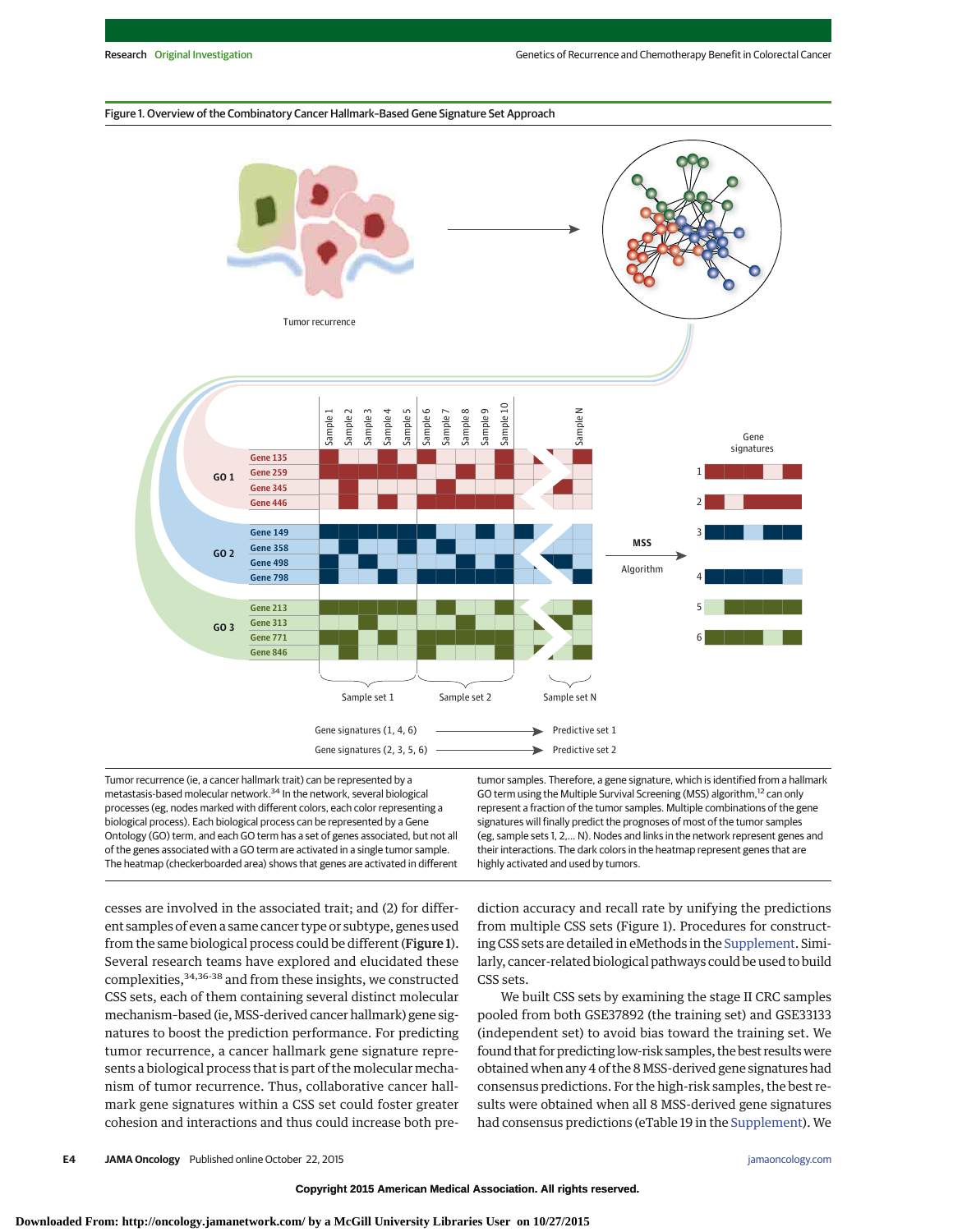#### Table. CSS Set Prediction Accuracies and Recall Rates for Patients With Stage II Colorectal Cancer<sup>a</sup>

|                                               |          | Risk, %               |                     |                       |                     |                       |           |
|-----------------------------------------------|----------|-----------------------|---------------------|-----------------------|---------------------|-----------------------|-----------|
|                                               | Samples, | Low                   |                     | Intermediate          |                     | High                  |           |
| <b>GEO Cohort Data Set<sup>b</sup></b><br>No. |          | Accuracy <sup>c</sup> | Recall <sup>d</sup> | Accuracy <sup>c</sup> | Recall <sup>d</sup> | Accuracy <sup>e</sup> | Recallf   |
| GSE37892 (training)                           | 73       | 96.2                  | 78.5                | 90.9                  | 15.4                | 55.6                  | 62.5      |
| GSE33113 (training)                           | 90       | 94.7                  | 50.7                | 72.7                  | 33.8                | 38.9                  | 38.9      |
| GSE26906                                      | 90       | 90.7                  | 71.0                | 86.7                  | 18.8                | 57.1                  | 38.1      |
| GSE17538                                      | 72       | 100.0                 | 66.0                | 94.4                  | 32.1                | 88.9                  | 88.9      |
| GSE39582                                      | 264      | 89.5                  | 74.8                | 78.6                  | 20.8                | 69.6                  | 41.0      |
| GSE21510                                      | 54       | 100.0                 | 93.5                | 33.3                  | 6.5                 | 100.0                 | 33.3      |
| GSE14333                                      | 94       | 97.7                  | 64.6                | 86.4                  | 29.2                | 42.9                  | 42.9      |
| GSE27854                                      | 41       | 100.0                 | 79.4                | 77.8                  | 20.6                | 100.0                 | 71.4      |
| GSE12945 and GSE41258                         | 72       | 93.8                  | 67.2                | 87.5                  | 10.4                | <b>NA</b>             | <b>NA</b> |
| GSE16125 and GSE24551                         | 95       | 84.3                  | 64.2                | 64.7                  | 32.8                | 80.0                  | 28.6      |
| GSE12032                                      | 92       | 88.1                  | 95.2                | 13.6                  | 4.5                 | 100.0                 | 10.0      |

Abbreviations: CSS set, combinatory cancer hallmark–based gene signature set; GEO, Gene Expression Omnibus microarray data repository; NA, no applicable (when <6 recurred samples were present in a data set, the accuracy and recall rates of the high-risk group was not calculated).

<sup>a</sup> Recall is the fraction of labeled instances (ie, true low- or high-risk samples) that are retrieved.

bWhen a data set contained fewer than 30 samples, it was meta-normalized with another data set, and both data sets shared the same microarray platform. If a sample had no recurrence/metastasis information, we excluded it from our analysis.

<sup>c</sup> Percentage of nonrecurred (ie, true low-risk) samples in the predicted low-risk group.

d Percentage of the predicted low-risk samples from the nonrecurred group.

<sup>e</sup> Percentage of recurred (ie, true high-risk) samples in the predicted high-risk group.

<sup>f</sup> Percentage of the predicted high-risk samples from the recurred group.

further tested the CSS sets in 767 stage II CRC samples of 11 independent cohorts where drug-treated samples were removed using the leave-1-out cross-validation approach (eMethods in the [Supplement\)](http://jama.jamanetwork.com/article.aspx?doi=10.1001/jamaoncol.2015.3413&utm_campaign=articlePDF%26utm_medium=articlePDFlink%26utm_source=articlePDF%26utm_content=jamaoncol.2015.3413). The CSS sets assigned 60%, 28%, and 12%, respectively, of all the stage II disease into low-, intermediate-, and high-risk groups, with 5-year relapse-free survival rates of 94%, 78%, and 45%, respectively (*P* = .02 to *P* < .001).

As detailed in the Table, Figure 2, and eFigure 1 in the [Supplement,](http://jama.jamanetwork.com/article.aspx?doi=10.1001/jamaoncol.2015.3413&utm_campaign=articlePDF%26utm_medium=articlePDFlink%26utm_source=articlePDF%26utm_content=jamaoncol.2015.3413) we predicted low-risk patients with 94% accuracy (median prediction accuracy of the 11 independent validation cohorts, defining accuracy as the percentage of actual low-risk patients found to be in the CSS set–defined low-risk group). We also significantly increased the prediction accuracy for high-risk samples to 55%.

Of note, low-risk prediction accuracies were similar among the validation cohorts, whereas high-risk prediction accuracies varied from data set to data set. These results could be owing to the clinical variability of the tumors (eTables 1-16 in the [Supplement\)](http://jama.jamanetwork.com/article.aspx?doi=10.1001/jamaoncol.2015.3413&utm_campaign=articlePDF%26utm_medium=articlePDFlink%26utm_source=articlePDF%26utm_content=jamaoncol.2015.3413) or the sample size differences of the recurred and nonrecurred samples between the data sets. If a group (ie, recurred or nonrecurred group) in a data set had a small sample size, 1 or 2 uncorrected predictions would dramatically affect the prediction accuracy of that group. Indeed, the sample sizes were very different between nonrecurred (30-60 samples) and recurred (10-20 samples) stage II CRC samples in most data sets (eTable 20 in the [Supplement\)](http://jama.jamanetwork.com/article.aspx?doi=10.1001/jamaoncol.2015.3413&utm_campaign=articlePDF%26utm_medium=articlePDFlink%26utm_source=articlePDF%26utm_content=jamaoncol.2015.3413), which explains the variable high-risk prediction accuracy between data sets.

In addition, themicroarray platform used in the cohort also affected accuracy. Low-risk prediction accuracy was 96% in Affymetrix HG-U133/Affymetrix HG-133A cohorts, 84% for Affymetrix Human Exon 1.0, and 88% for Hitachisoft AceGene Human Oligo Chip. Because the training sets used the Affymetrix HG-U133 arrays, these results suggest that the prediction performance of the CSS sets tends to be better when the validation sets use the same array as the training sets.

The 94% low-risk prediction accuracy from the CSS sets is significantly higher than those from Oncotype DX  $(87%)^{14}$ and ColoPrint (88%).<sup>15,16</sup> Because low-risk patients do not need to receive adjuvant treatment, it is critical to have high prediction accuracy for low-risk patients tomake biomarkers clinically useful. Remarkably, the 55% prediction accuracy of the CSS sets for the high-risk group is 2 to 3 times higher than those of Oncotype DX (22%)<sup>14</sup> and ColoPrint (22%-26%).<sup>15,16</sup> The highly enriched recurred samples in the CSS set–defined highrisk group provide an opportunity for examining the adjuvant therapy benefit for high-risk samples of stage II CRC.

To compare the prediction performance of the CSS sets with that of clinical factors and molecular features, we conducted relapse-free survival analysis of clinical factors andmolecular features such as mutation status of important genes, mismatch repair status, and other molecular features using the Cox proportional hazards regression model (eTable 21 in the [Supplement\)](http://jama.jamanetwork.com/article.aspx?doi=10.1001/jamaoncol.2015.3413&utm_campaign=articlePDF%26utm_medium=articlePDFlink%26utm_source=articlePDF%26utm_content=jamaoncol.2015.3413). We extended this analysis to the CSS set– defined low- and high-risk groups of all 6 independent validation cohorts in which patients had follow-up time. Among clinical molecular features, only pT4 staging predicted poor prognosis in stage II CRC (hazard ratio [HR], 2.6; 95% CI, 1.4- 4.7; *P* = .002). It is no surprise that the tumors with the most advanced histologic category for local invasion, pT4, have a poor prognosis in stage II CRC, which has also been reported by others.<sup>39</sup> Clearly we demonstrated that the CSS sets have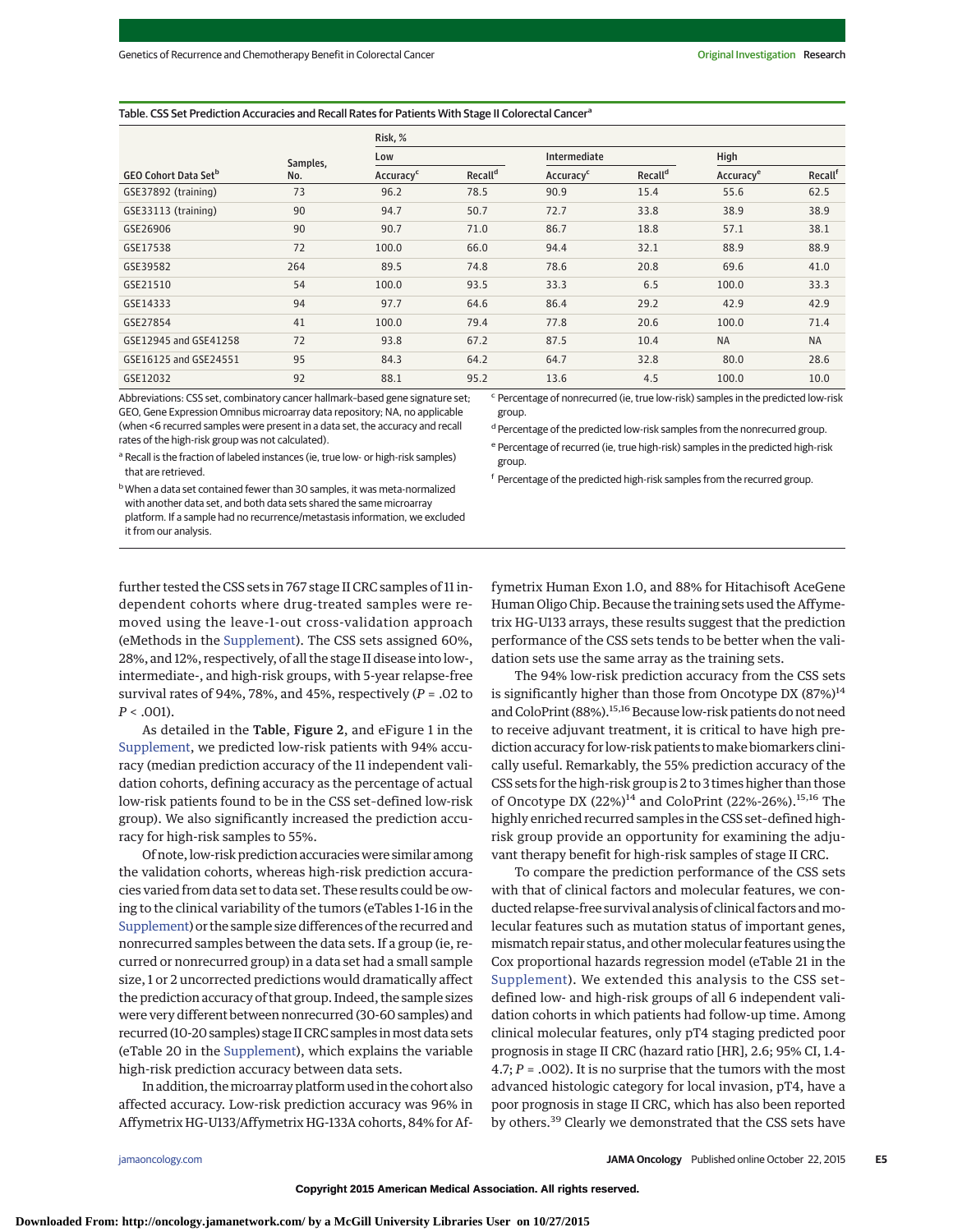

Figure 2. Disease-Free 5-Year Kaplan-Meier Survival Curves of the 3 CSS Set–Defined Risk Groups for Patients With Stage II Colorectal Cancer

CSS Set indicates combinatory cancer hallmark–based gene signature set. The measured tumor samples came from 3 independent cohorts (GSE37892, GSE14333, and GSE17538) and a combination thereof from the Gene Expression Omnibus microarray data repository. Drug-treated samples were excluded from the analysis as were cohorts that contained only metastasis information but no follow-up time. P values were obtained from the  $y^2$  test.

much better prediction performance (HR, 6.5; 95% CI, 4.1- 10.3; *P* < .001) than pT4 staging. Moreover, histologic parameters to identify the features of pT4 are not always entirely straightforward, making recognition of pT4 stage difficult at times.39,40

## Identifying Patients With Stage II CRC Who Will Benefit From Fluorouracil-Based Adjuvant Chemotherapy

To evaluate whether the CSS sets are useful for guiding adjuvant therapy for patients with stage II disease, we analyzed samples from 3 cohorts (GSE14333, GSE17538, and GSE39582), each of which contained samples with and without fluorouracil-based adjuvant chemotherapy. The CSS sets were used to predict low-, intermediate- and high-risk patients. A comparison analysis showed that for the predicted high-risk group, fluorouracil-treated patients had markedly improved outcomes compared with patients who did not receive the treatment (Figure 3A; *P* = .004). Fluorouracil treatment reduced the recurrence by 30% to 40% in 5 years (Figure 3A). When examining more cohorts of fluorouracil adjuvant chemotherapy together, we found that the survival benefit gain of the treated patients was significantly increased (Figure 3A and eFigure 2A and B in the [Supple](http://jama.jamanetwork.com/article.aspx?doi=10.1001/jamaoncol.2015.3413&utm_campaign=articlePDF%26utm_medium=articlePDFlink%26utm_source=articlePDF%26utm_content=jamaoncol.2015.3413)[ment\)](http://jama.jamanetwork.com/article.aspx?doi=10.1001/jamaoncol.2015.3413&utm_campaign=articlePDF%26utm_medium=articlePDFlink%26utm_source=articlePDF%26utm_content=jamaoncol.2015.3413) (*P* = .04, *P* = .04, and *P* = .004, respectively, for the samples of cohorts GSE39582, GSE39582 + GSE14333, and GSE39582 + GSE14333 + GSE17538). To our knowledge, this is the first study to demonstrate that a fraction of patients with stage II disease could gain significant survival benefits from chemotherapy.

When extending the same analysis to the predicted lowrisk groups, we found that patients with stage II disease did not gain significant survival benefit from fluorouracil-based adjuvant chemotherapy (eFigure 2C and D in the [Supple](http://jama.jamanetwork.com/article.aspx?doi=10.1001/jamaoncol.2015.3413&utm_campaign=articlePDF%26utm_medium=articlePDFlink%26utm_source=articlePDF%26utm_content=jamaoncol.2015.3413)[ment\)](http://jama.jamanetwork.com/article.aspx?doi=10.1001/jamaoncol.2015.3413&utm_campaign=articlePDF%26utm_medium=articlePDFlink%26utm_source=articlePDF%26utm_content=jamaoncol.2015.3413). When examining the samples from all 3 cohorts together, we found fluorouracil-treated low-risk patients to have significantly shorter survival than nontreated ones (Figure 3B) (*P* = .04). Notably, for the CSS set–predicted intermediaterisk groups, fluorouracil-treated patients with stage II dis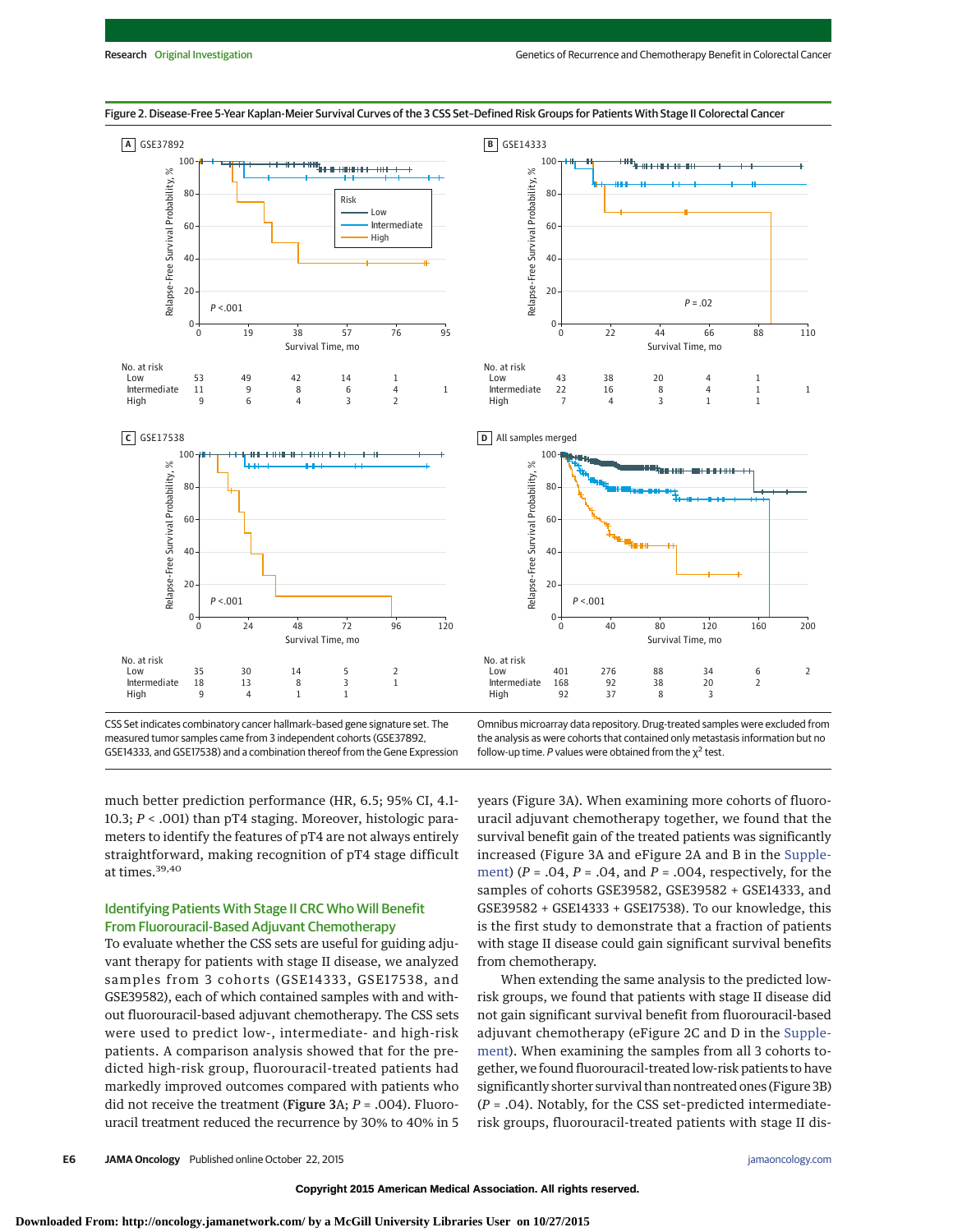Figure 3. Kaplan-Meier Plots and Linear Fit Plot of the 3 CSS Set–Defined Risk Groups for Distant Recurrences in Patients With Stage II Colorectal Cancer Treated With Fluorouracil or Nontreated.



CSS Set indicates combinatory cancer hallmark–based gene signature set. The measured tumor samples came from independent cohorts combinations thereof from the Gene Expression Omnibus (GEO) microarray data repository. A, High-risk patients from GEO GSE39582, GSE14333, and GSE17538. B, Low-risk patients from GEO GSE39582, GSE14333, and GSE17538.

**B** Low risk  $10<sup>°</sup>$ Relapse-Free Survival Probability, % Relapse-Free Survival Probability, % 80 60 40 20 *P* =.04  $\Omega$ 40 0 80 120 160 200 Survival Time, mo No. at risk Nontreated 1 Treated



C, Intermediate-risk patients from GEO GSE39582, GSE14333, and GSE17538. D, Linear fit of the likelihood of recurrence as a continuous function of gene signature score for the treated and nontreated samples; the treated samples that had scores of 4, 5, and 6 were merged into a single data point because their sample sizes were too small. P values were obtained from the  $\chi^2$  test.

ease had significantly shorter survival than nontreated ones (Figure 3C and eFigure 2E and F in the [Supplement\)](http://jama.jamanetwork.com/article.aspx?doi=10.1001/jamaoncol.2015.3413&utm_campaign=articlePDF%26utm_medium=articlePDFlink%26utm_source=articlePDF%26utm_content=jamaoncol.2015.3413) (*P* = .003). These results suggest that these low-risk patients could have been spared the potentially toxic and costly effects of these treatments.

To explore the degree of benefit from chemotherapy in relation to the gene signatures as a continuous function, we assigned a gene signature score (GSS) to each sample in the validation sets based on the number of gene signatures that predicted the sample to be from a low-risk patient (eMethods in the Supplement). The likelihood of recurrence was fit as a linear function of the GSS for both fluorouracil-treated (n = 84) and untreated ( $n = 767$ ) samples (Figure 3D). The higher GSS a sample had, the greater the possibility it was from a low-risk patient (eFigure 2G in the [Supplement\)](http://jama.jamanetwork.com/article.aspx?doi=10.1001/jamaoncol.2015.3413&utm_campaign=articlePDF%26utm_medium=articlePDFlink%26utm_source=articlePDF%26utm_content=jamaoncol.2015.3413). When the GSS was between 0 to 1 (ie, any 7 or 8 of the 8 signatures predicted the samples to be from high-risk patients), the degree of the survival benefit increased as the GSS decreased (Figure 3D).When

the GSS was greater than 1, patients were predicted to have hazardous effects on survival (Figure 3D), which was in agreement with the results illustrated in Figure 3A-C.

## Discussion

In this study, we demonstrated that CSS sets significantly improved the prediction accuracy of prognosis in patients with stage II CRC. The prediction accuracy for low- and high-risk disease significantly outperformed other gene signatures such as Oncotype DX and ColoPrint. In particular, the CSS set–defined high-risk group contained 2 to 3 times more real high-risk samples (55%) than those defined by Oncotype DX (22%) $^{14}$  and ColoPrint (22%-26%).15,16 Moreover, we showed that the CSS set–defined high-risk group gained significant survival benefits from fluorouracil-based adjuvant therapy. Furthermore, the robustness of the CSS sets was validated in 767 patients with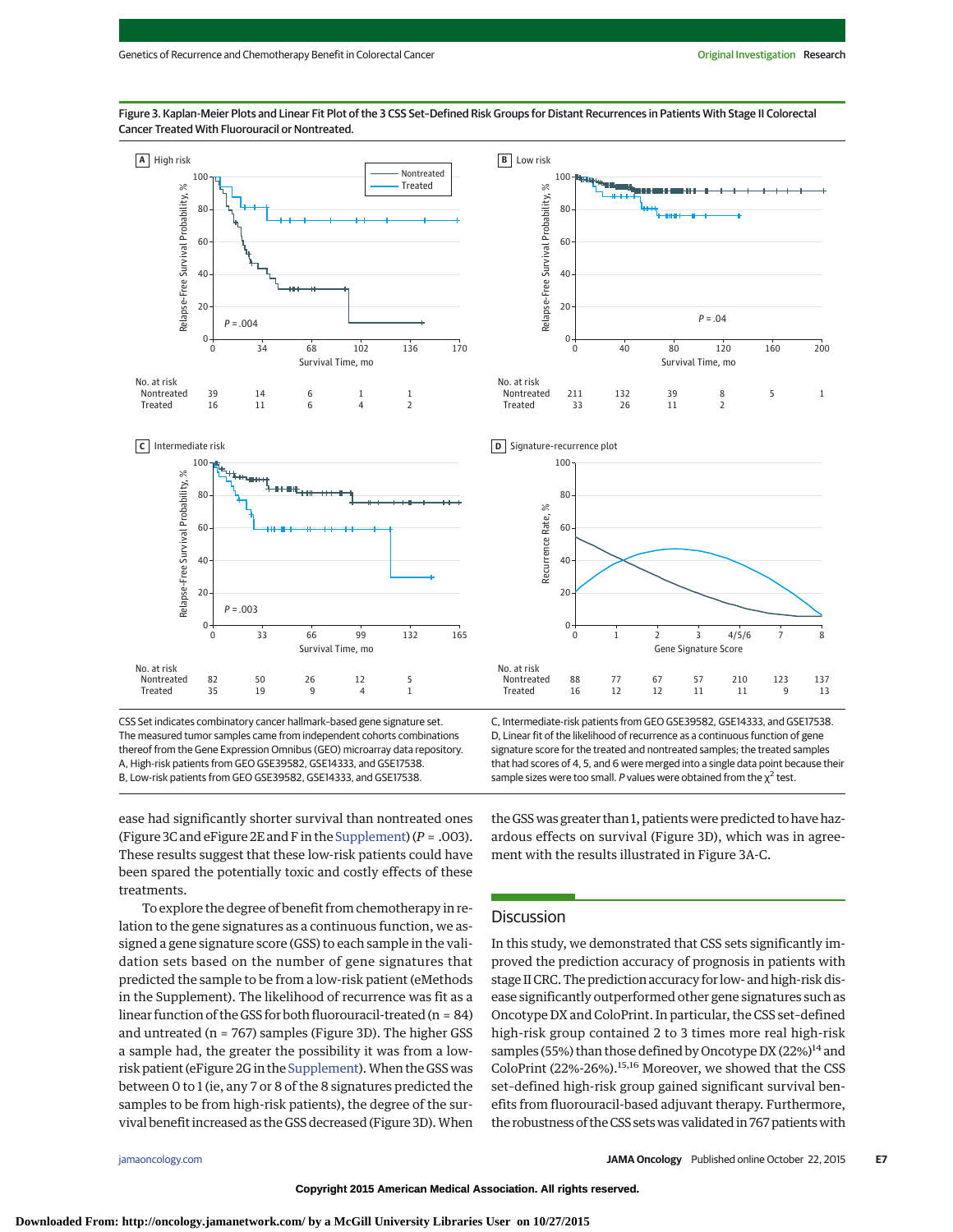stage II disease from 11 independent cohorts.We further showed the robustness of the CSS set approach by changing different discovery and validation cohorts (see the [Supplement\)](http://jama.jamanetwork.com/article.aspx?doi=10.1001/jamaoncol.2015.3413&utm_campaign=articlePDF%26utm_medium=articlePDFlink%26utm_source=articlePDF%26utm_content=jamaoncol.2015.3413).

Thus far, clinically useful cancer biomarkers remain rare because cancer is a complex disease. However, the complexity of cancer can be more clearly understood by analyzing several distinctive and complementary capabilities (cancer hallmarks or traits) that enable tumor growth and metastasis dissemination.<sup>34</sup> Therefore, we propose that CSS sets can be used to more thoroughly capture the complex nature of the disease (Figure 1). Indeed, we showed that CSS sets significantly boosted prediction performance.

Fluorouracil is a first-line drug for colon cancer that has been used to treat patients with stage III disease for the last 20 years. It is expected that high-risk patients with stage II disease could gain survival benefit from fluorouracil adjuvant chemotherapy. If a predicted high-risk group of stage II CRC samples contains too many false positives (ie, many nonrecurred samples), it could be very hard to examine the survival benefit of adjuvant chemotherapy in that predicted highrisk group. The prediction accuracies of Oncotype DX<sup>15</sup> and ColoPrint<sup>16,17</sup> for high-risk groups of stage II CRC are 22% and 22% to 26%, respectively, suggesting that the predicted highrisk groups contain about 80% of nonrecurred samples. Not surprisingly, both Oncotype DX- and ColoPrint-defined highrisk patients with stage II disease do not gain survival benefit from adjuvant chemotherapy. In this study, the CSS set– defined high-risk group of patients with stage II CRC contained 55% recurred disease. In this case, the CSS set–defined high-risk group of stage II CRC did gain significant survival benefit from adjuvant chemotherapy (*P* = .004). The CSS sets could be used to identify a subset of patients with stage II CRC for receiving fluorouracil-based adjuvant chemotherapy.

We also demonstrated that adjuvant fluorouracil-based chemotherapy in the CSS set–defined low-risk and intermediate-risk patients with stage II disease are more likely to do harm than good. These results point to a potential resolution of the 20-year-old debate of adjuvant chemotherapy in patients with stage II disease. Further successful validations of these results will lead to consensus recommendations for by various professional clinical organizations.

## **Conclusions**

Generally, 20% of patients with stage II CRC experience recurrence within 5 years.<sup>2,24</sup> Therefore, ideally, a prospective clinical validation trial of 5000 to 6000 such patients could be conducted. Patients' age, sex, location of the tumors, pT1 to pT4 stages, and other clinical features should be used to characterize the clinical nature of the stage II disease. Tumor purity lower than 75% should be excluded from the trial. Frozen tumors or tumor paraffin blocks could be used to extract RNA samples. Gene expression profiling could be conducted using Affymetrix arrays (or designing an Affymetrix-based customized array for the CSS sets). Each sample's data would be metanormalized with GEO cohorts GSE37892 + GES33113 and then predicted to be from low-, intermediate-, or high-risk patients using the CSS sets. If a sample is predicted as low-risk, no chemotherapy would be administered to that patient. The samples predicted to be from either intermediate- or highrisk patients would be randomized to compare fluorouracilbased adjuvant treatment with no adjuvant treatment within 5 years of follow-up. Experiences in clinical trails<sup>41</sup> for validating breast cancer gene signatures (ie, MammaPrint<sup>42</sup> or OncoType DX) could be used to help the design as well.

#### **ARTICLE INFORMATION**

**Accepted for Publication:** July 20, 2015. **Published Online:** October 22, 2015. doi[:10.1001/jamaoncol.2015.3413.](http://jama.jamanetwork.com/article.aspx?doi=10.1001/jamaoncol.2015.3413&utm_campaign=articlePDF%26utm_medium=articlePDFlink%26utm_source=articlePDF%26utm_content=jamaoncol.2015.3413)

**Author Contributions:** Drs Gao, Tibiche, and Zou contributed equally to this work and had full access to all of the data in the study and take responsibility for the integrity of the data and the accuracy of the data analysis.

Study concept and design: O'Connor-McCourt, **Wang** 

Acquisition, analysis, or interpretation of data: Gao, Tibiche, Zou, Zaman, Trifiro.

Drafting of the manuscript: Wang. Critical revision of the manuscript for important intellectual content: Gao, Tibiche, Zou, Zaman, Trifiro, O'Connor-McCourt, Wang. Statistical analysis: Gao, Tibiche, Zou. Obtained funding: O'Connor-McCourt, Wang. Administrative, technical, or material support: Zaman, O'Connor-McCourt, Wang. Study supervision: Trifiro, Wang.

#### **Conflict of Interest Disclosures:** None reported.

**Funding/Support:** This work was supported by the National Research Council Canada. Dr Gao is supported by a visiting fellowship from the China Scholarship Council.

**Role of the Funder/Sponsor:** The National Research Council Canada and the China Scholarship Council had no role in the design and conduct of the study; collection, management, analysis, and interpretation of the data; preparation, review, or approval of the manuscript; and decision to submit the manuscript for publication.

#### **REFERENCES**

**1**. Black ER, Falzon L, Aronson N. Gene Expression Profiling for Predicting Outcomes in Stage II Colon Cancer. 2012. [http://www.ncbi.nlm.nih.gov](http://www.ncbi.nlm.nih.gov/books/NBK115808/) [/books/NBK115808/.](http://www.ncbi.nlm.nih.gov/books/NBK115808/) Accessed September 9, 2015.

**2**. Dotan E, Cohen SJ. Challenges in the management of stage II colon cancer. [Semin Oncol](http://www.ncbi.nlm.nih.gov/pubmed/21810510). [2011;38\(4\):511-520.](http://www.ncbi.nlm.nih.gov/pubmed/21810510)

**3**. Kelley RK, Venook AP. Prognostic and predictive markers in stage II colon cancer: is there a role for gene expression profiling? [Clin Colorectal Cancer](http://www.ncbi.nlm.nih.gov/pubmed/21859557). [2011;10\(2\):73-80.](http://www.ncbi.nlm.nih.gov/pubmed/21859557)

**4**. Meropol NJ. Ongoing challenge of stage II colon cancer.J Clin Oncol[. 2011;29\(25\):3346-3348.](http://www.ncbi.nlm.nih.gov/pubmed/21788557)

**5**. Vachani C, Giantonio B. Stage II colon cancer: To treat or not to treat? 2013. [http://www.oncolink](http://www.oncolink.org/types/article.cfm?c=124&id=9621) [.org/types/article.cfm?c=124&id=9621.](http://www.oncolink.org/types/article.cfm?c=124&id=9621)

**6**. Scottish Intercollegiate Guidelines Network. Diagnosis and management of colorectal cancer guidelines. 2011. [http://www.sign.ac.uk/pdf/sign126](http://www.sign.ac.uk/pdf/sign126.pdf) [.pdf.](http://www.sign.ac.uk/pdf/sign126.pdf) Accessed September 10, 2015.

**7**. ASCO Institute for Quality. ASCO Recommendations on Adjuvant Chemotherapy for Stage II Colon Cancer. [http://www](http://www.instituteforquality.org/asco-recommendations-adjuvant-chemotherapy-stage-ii-colon-cancer) [.instituteforquality.org/asco-recommendations](http://www.instituteforquality.org/asco-recommendations-adjuvant-chemotherapy-stage-ii-colon-cancer) [-adjuvant-chemotherapy-stage-ii-colon-cancer.](http://www.instituteforquality.org/asco-recommendations-adjuvant-chemotherapy-stage-ii-colon-cancer) Accessed September 17, 2015.

**8**. National Comprehensive Cancer Network. NCCN Guidelines for Treatment of Cancer by Site: Colon/Rectal Cancer. [http://www.nccn.org](http://www.nccn.org/professionals/physician_gls/f_guidelines.asp#site) [/professionals/physician\\_gls/f\\_guidelines.asp#site.](http://www.nccn.org/professionals/physician_gls/f_guidelines.asp#site) Accessed September 17, 2015.

**9**. Fang SH, Efron JE, Berho ME, Wexner SD. Dilemma of stage II colon cancer and decision making for adjuvant chemotherapy. [J Am Coll Surg](http://www.ncbi.nlm.nih.gov/pubmed/25440029). [2014;219\(5\):1056-1069.](http://www.ncbi.nlm.nih.gov/pubmed/25440029)

**10**. Gray R, Barnwell J, McConkey C, Hills RK, Williams NS, Kerr DJ; Quasar Collaborative Group. Adjuvant chemotherapy versus observation in patients with colorectal cancer: a randomised study. Lancet[. 2007;370\(9604\):2020-2029.](http://www.ncbi.nlm.nih.gov/pubmed/18083404)

**11**. O'Connor ES, Greenblatt DY, LoConte NK, et al. Adjuvant chemotherapy for stage II colon cancer with poor prognostic features. [J Clin Oncol](http://www.ncbi.nlm.nih.gov/pubmed/21788561). 2011;29 [\(25\):3381-3388.](http://www.ncbi.nlm.nih.gov/pubmed/21788561)